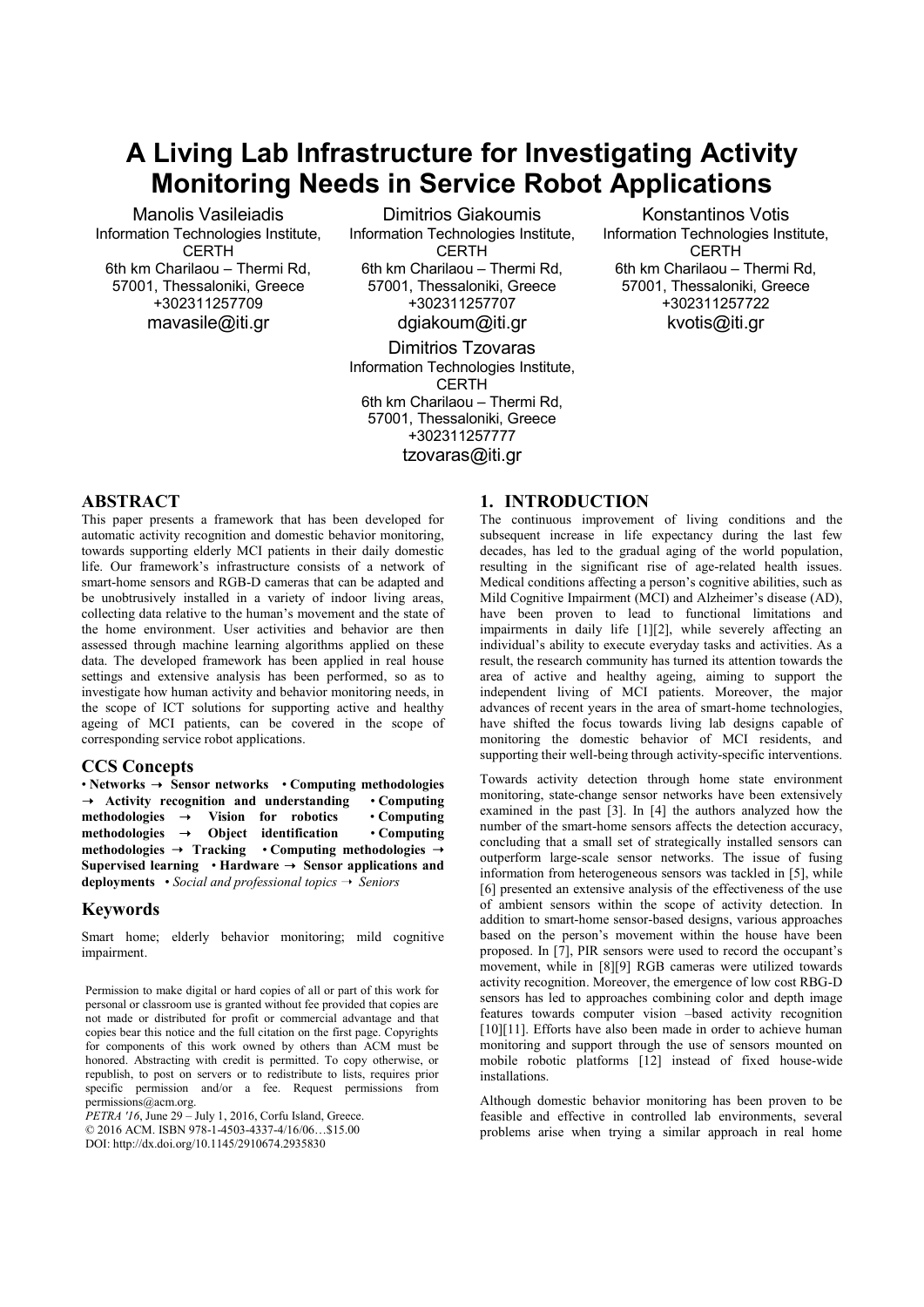environments. Smart-home sensors and cameras are rarely available in real apartments, while installing such units requires major, and often obtrusive, alterations in the house's interior layout and are usually dismissed by the residents. Small mobile robotic platforms, on the other hand, can provide an alternative approach, as they do not require any prior modifications in the house and can be easily installed without any need for major hardware customization. Moreover, their size and ability to interact with the human, can offer a less invasive, companion-like experience. The current work follows this line, presenting a living lab infrastructure for automatic domestic behavior monitoring and activity detection for elderly MCI patients, aiming to investigate the monitoring needs and challenges of porting such an infrastructure within the scope of service robot applications.

The paper is structured as follows: section 2 presents the design of the preliminary living lab infrastructure, section 3 describes its experimental application in real home environments, section 4 describes the analysis that was performed towards the development of an equivalent human activity monitoring platform based on a mobile service robot and section 5 includes information about the acceptance level of the infrastructure by the elderly.

## **2. LIVING LAB INFRASTRUCTURE**

The design of the living lab infrastructure was dictated mainly by the activities that had to be recognized: cooking, eating, dish washing, sleeping, watching TV and personal hygiene. These activities, also known as Instrumental Activities of Daily Living (IADLs) [13], have been proven to be effective towards evaluating cognitive ability and detecting MCI in elders [1]. The collected data had to provide strong indications about the executed activity, while simultaneously protecting the privacy of the user. As a result, a set of main household objects was defined for each activity (i.e. watching tv – TV, cooking – stove, sleeping - bed etc.), whose working state would provide the main indication for the execution of the activity. Similarly, a set of secondary objects, related to the room that the activity was usually executed (i.e. cooking – lights in kitchen), was also defined, further supporting the activity recognition process. Moreover, based on the work of [14], it was decided for all the activities to incorporate vision-based information extracted from the user's silhouette, including his/hers location, body posture and upper body activity level. Taking into consideration these monitoring requirements, a set of monitored features for each activity was defined, using both the sensor-based and vision-based data collection modalities. A detailed description of these features is presented in Table 1 and Table 2.

The whole system had to be adaptive, in order to allow easy and relatively unobtrusive installation in diverse apartments. Towards meeting these requirements, it was decided to use a network of small-form-factor smart-home sensors along with RGB-D cameras in order to extract information relative to the home environment state and the state of the monitored human.

The smart-home sensors network consisted of ambient sensors which provided information about the environmental conditions around points of interest within the house (i.e. temperature at stove) and the relative position of objects of interest (i.e. fridge door open / closed), based on the activity specific features defined above. It should be noted that a major factor driving the selection of our infrastructure's sensors was to minimize the interventions that would be necessary in order to install the framework in different house environments. In this scope, our framework was

for instance capable to monitor the operating state of the user's oven, while the exact sensor used to this end could differ among different house setups. Indicatively, either an AC sensor was used when the power line of the oven was easy to reach, or a temperature sensor near the oven otherwise, while different sensors were used for different tap types. Overall, a series of alternatives for monitoring the same characteristics of the environment were prepared, so as to allow us to easily monitor the same environment attributes through different setups, with the minimum needed interventions.

|  | Table 1. Sensor-based activity-specific monitored features |
|--|------------------------------------------------------------|
|--|------------------------------------------------------------|

| • SLEEPING                       |                                                   |  |
|----------------------------------|---------------------------------------------------|--|
| <b>Bed</b> state                 | Person is on/off the bed                          |  |
| Bedroom lights state             | Lights in the bedroom are turned on/off           |  |
| TV state                         | TV is turned on/off                               |  |
| Other lights state               | Lights in other rooms are turned on/off           |  |
| • PERSONAL HYGIENE               |                                                   |  |
| Bathroom lights state            | Lights in the bathroom are turned on/off          |  |
| Bathtub state                    | Water in the bathtub is/is not running            |  |
| Sink state                       | Water in the bathroom sink is/is not              |  |
|                                  | running                                           |  |
| • WATCHING TV                    |                                                   |  |
| TV state                         | $TV$ is turned on/off                             |  |
| TV remote controller             | Frequency of channel changes through              |  |
| state                            | the remote controller                             |  |
| TV room lights state             | Lights in the room of the TV are turned<br>on/off |  |
| Other lights state               | Lights in other rooms are turned on/off           |  |
| • COOKING / DISHWASHING / EATING |                                                   |  |
| Stove state                      | The stove is turned on/off                        |  |
| Kitchen lights state             | Lights in the kitchen are turned on/off           |  |
| Other lights state               | Lights in other rooms are turned on/off           |  |
| Sink state                       | Water in the kitchen sink is/is not               |  |
|                                  | running                                           |  |
| Cupboard/fridge                  | Frequency of cupboard and fridge doors            |  |
| doors state                      | opening/closing                                   |  |
| TV state                         | TV is turned on/off                               |  |

**Table 2. Vision-based monitored features**

| Location            | Person's location in the monitoring area |  |
|---------------------|------------------------------------------|--|
| Body posture        | Standing / Bending / Sitting / Lying     |  |
| Upper body geometry | Head - Hand distance                     |  |
|                     | Hands distance                           |  |
|                     | Head – Shoulder – Hand angle             |  |

The heterogeneity of the available sensing units of our infrastructure allowed the installation of the sensor network in different apartments, as the data collection process was independent of the monitoring space layout. For the implementation of the infrastructure,  $Phidgets<sup>1</sup>$  sensors were selected, as they provided a large variety of small-form-factor sensors, along with a comprehensive API which simplified the data collection process. Table 3 outlines the smart-home sensors that were used, along with their position and measured variables, while Figure 1 presents an indicative sensor setup in a real apartment.

<sup>1</sup> http://www.phidgets.com/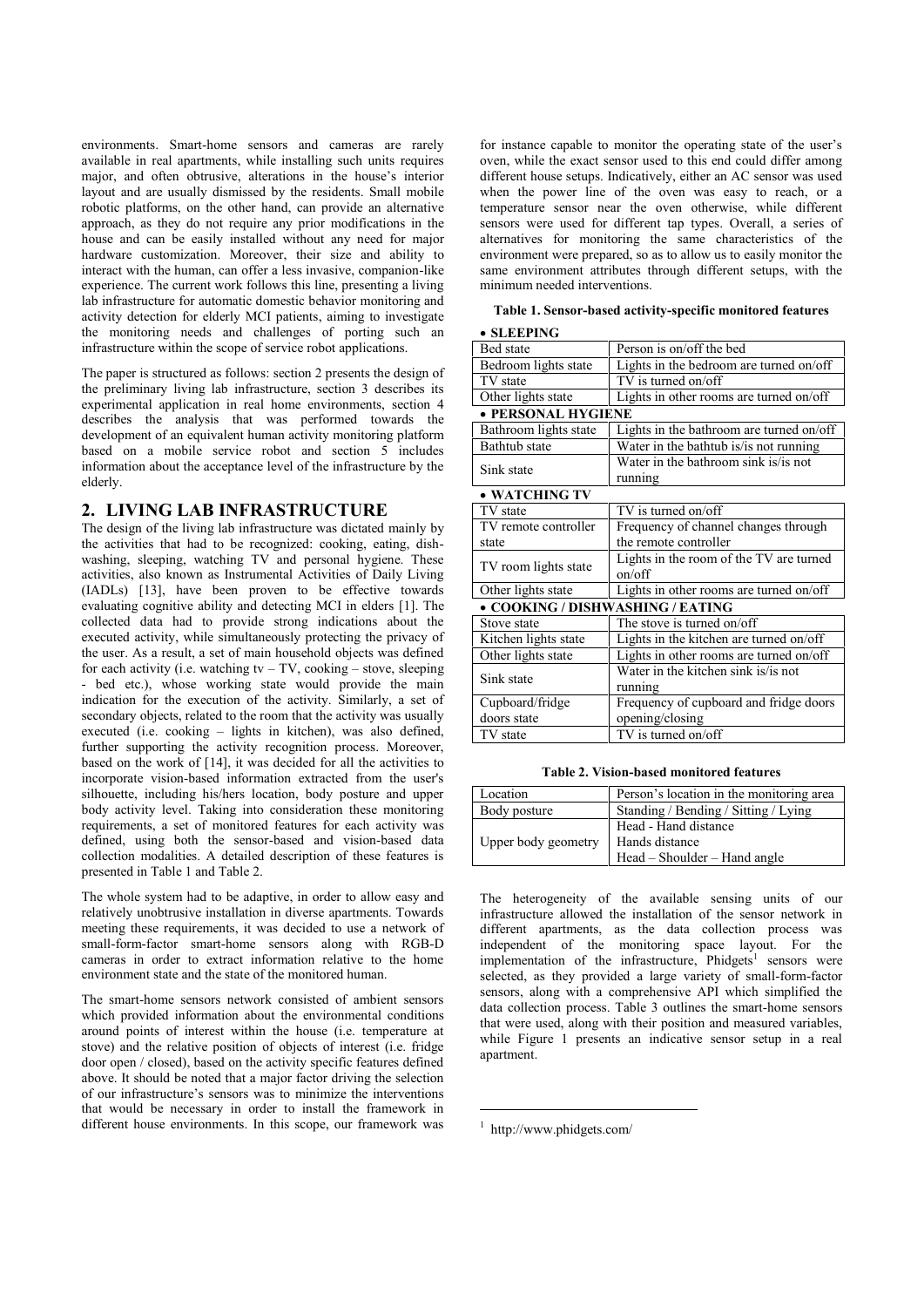

**Figure 1. Indicative sensor setup in apartment**

| Sensor type        | <b>Position</b>                          | <b>Measurement</b>  |
|--------------------|------------------------------------------|---------------------|
| Temperature        | Near stove                               | Local ambient       |
|                    |                                          | temperature         |
| Humidity           | Inside bathroom                          | Local ambient       |
|                    |                                          | relevant humidity   |
| Light (I)          | Inside each room, near                   | Ambient luminance   |
|                    | the main light source                    |                     |
| Light (II)         | On TV Screen                             | Luminance of the    |
|                    |                                          | TV screen           |
| <b>AC</b> Current  | On supply cord of<br>electric appliances | RMS value of the    |
|                    |                                          | appliance's AC      |
|                    |                                          | current             |
| Accelerometer      | On tap handle                            | Tap state (open /   |
|                    |                                          | close)              |
| Proximity (I)      | On cupboard/fridge                       | Door state (open /  |
|                    | door                                     | close)              |
| Proximity (II)     | On round tap handle                      | Tap state (open /   |
|                    |                                          | close)              |
| <b>IR</b> Receiver | Next to TV                               | IR TV codes sent    |
|                    |                                          | by the remote       |
| Pressure           | Under the bed's                          | Pressure on the bed |
|                    | mattress                                 |                     |

**Table 3. Set of sensors used for monitoring the home environment state**

For tracking the human within the house and extracting silhouette based information, a network of interconnected low-cost RGB-D cameras (Microsoft Kinect v1 & v2<sup>2</sup>) was utilized. Each room was monitored using one or two cameras, depending on the room's dimensions, which were installed close to the ceiling, in order to maximize the cameras' field of view. The RGB-D cameras were calibrated with reference to the top-down layout of the apartment and were able to track the human in real time, provide her/his exact position within the monitoring area and extract information on body posture and relative body movement. In order to protect the person's privacy, only the depth stream of the cameras was utilized, while the RGB data were discarded. Moreover, some areas (bathroom, bedroom) were excluded from monitoring in order to reduce the obtrusiveness of the system and offer the human a private safe space.

Both the smart-home sensors and the RGB-D cameras were controlled by small-factor PCs, which were installed within the house and were connected to a secure local network. One of the PCs was selected as an aggregator PC while the rest were designated as client PCs. Each client PC would collect the raw data provided by the sensors and cameras connected to it, and would transfer it to the aggregator PC were they were stored locally. The data collection process was fully automated and was active for 20 hours per day. During the night, while there was no activity detected in the monitoring areas, the data collection would stop in order for the aggregator PC to analyze all the recorded sensor and trajectory data, perform activity detection and extract the activity-related information. Once the activity detection process was complete, the data recording process would restart automatically. An overview of the data collection setup is presented in Figure 2.



**Figure 2. Overview of the data collection network**

# **3. INFRASTRUCTURE APPLICATION IN REAL HOME ENVIRONMENTS**

In order to test and evaluate the proposed infrastructure, four pilot experiments were performed in the apartments of single elderly MCI patients. The main goal of the experiments was to investigate and define the monitoring needs for detecting and recognizing ADLs of interest such as cooking, dish-washing, eating, sleeping, personal hygiene, watching TV, as they were executed by the residents. Moreover, the pilots contributed towards streamlining the installation process, while reducing the obtrusiveness of the system. It should be noted that, in order to ensure the residents' privacy, depth cameras were not installed in personal areas of the house, such as the bedroom and the bathroom, while any sensors deemed obtrusive by the residents, were also removed.

The first pilot was set up in a  $90m^2$  apartment. Five RGB-D cameras, monitoring three areas (living room, corridor, kitchen), and 14 sensors were installed. The resident was a 74 year old female MCI patient and data was collected for 15 days.

The second pilot was set up in a  $60m<sup>2</sup>$  apartment. Three RGB-D cameras, monitoring three areas (living room, corridor, kitchen), and 13 sensors were installed. The resident was an 83 year old female MCI patient and data was collected for 8 days.

The third pilot was set up in a  $50m<sup>2</sup>$  apartment. Two RGB-D cameras, monitoring two areas (living room, kitchen), and 11

<sup>2</sup> https://dev.windows.com/en-us/kinect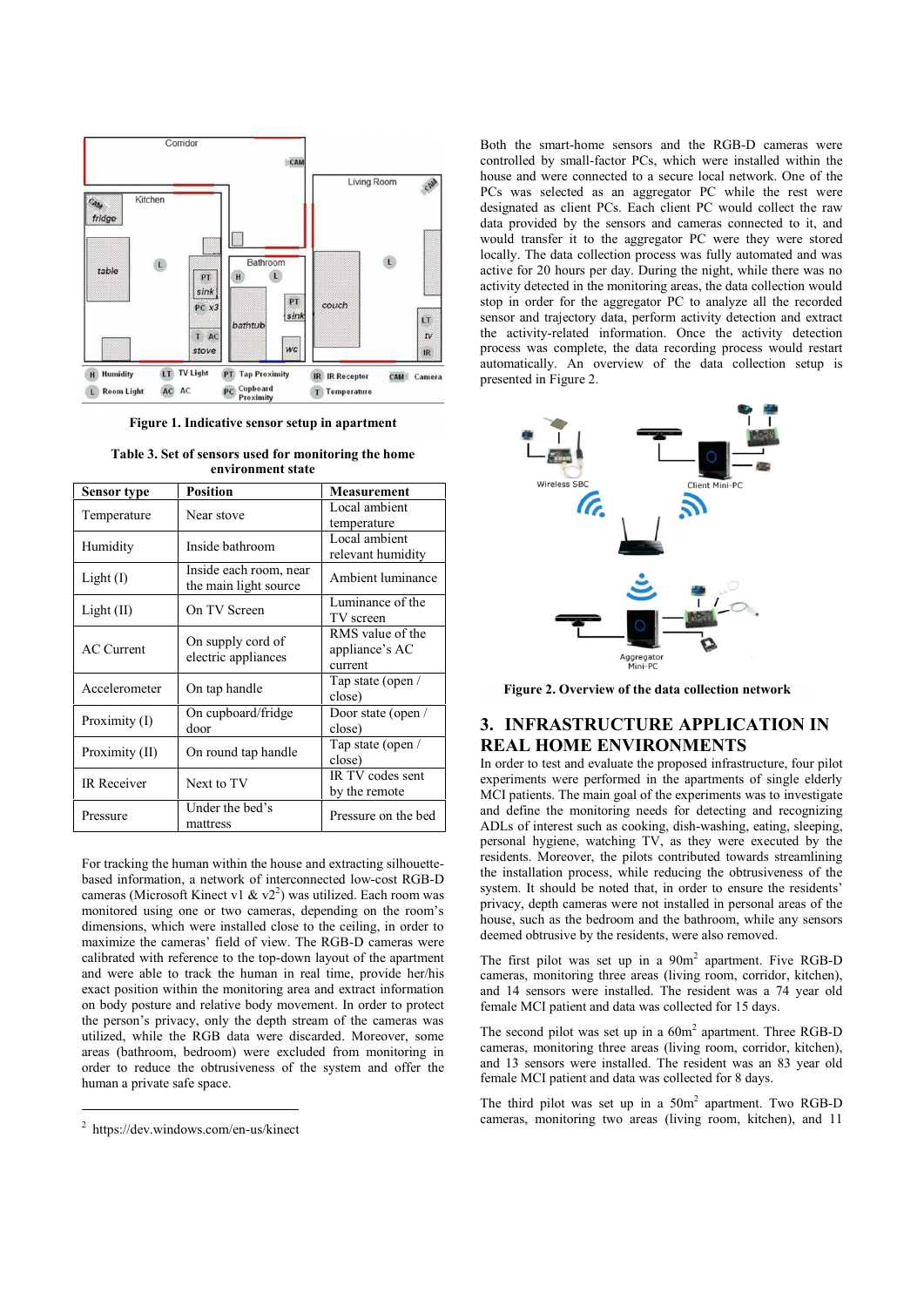sensors were installed. The resident was a 68 year old female MCI patient and data was collected for 7 days.

The fourth and final pilot was set up in a  $90m^2$  apartment. Three RGB-D cameras, monitoring two areas (corridor, kitchen), and 13 sensors were installed. The resident was an 80 year old female MCI patient and data was collected for 8 days. Figure 3 presents the design of the apartments used in these pilot installations.



**Figure 3. The four apartments of the pilot experiments**

The home environment state data collected from the smart-home sensors network, and the human tracking data collected from the RGB-D cameras were both used in order to evaluate the infrastructure's potential towards effective activity detection. By employing HMMs to model human trajectories during the monitored ADLs, and by using their output as input to SVMs, along with features extracted from the smart-home sensors data, we achieved average precision and recall rates above 80% when using only sensor or tracking data. Meanwhile, the fusion of both data modalities increased the average precision rate to over 90% [15]. Additionally, in order to test the activity detection potential of a sensor-less infrastructure design, an HCRF-based approach was employed, using only the vision-based features described in section 2. Specifically, HCRFs were used to detect user activities, utilizing data sequences extracted from the occupant's movement, body posture and upper-body geometry, leading to a precision rate of 90.5% [16].

The high detection rates achieved in the pilot applications, demonstrated the effectiveness of the developed infrastructure, as well as the activity detection potential of vision-only methods that can be used when smart-home sensors are not available.

# **4. ACTIVITY MONITORING NEEDS IN SERVICE ROBOT APPLICATIONS**

The main goal of the presented work was to investigate the activity monitoring needs and understand differences and problems that arise when trying to transfer the capabilities of such an infrastructure, in the scope of robotic applications, specifically on service robots that are designated to monitor and support MCI patients at home, being thus in need of user activity and behavior monitoring and assessment, as in the case of RAMCIP service  $robot<sup>3</sup>$ .

Since smart-home sensors and statically mounted RGB-D cameras are not available in the majority of apartments, and taking into consideration the fact that any major alterations within the house (sensors installation, PCs, cameras etc.) should be avoided, as they may have a negative impact on the emotional state of the patients, it becomes apparent that a series of problems must be overcome in order to fulfill the activity monitoring needs using a robotic platform.

One major issue arises from the lack of a smart-home sensor network within the house. Since the robotic platform is usually equipped only with a RGB-D camera, the home environment state recognition must be achieved through vision-based techniques. In order to extract the activity-specific monitoring features presented in Table 1, the working state of all the main and secondary activity-related household objects, described in section 2, must be detected. For objects/appliances operated using knobs or handles (stove, kitchen/bathroom sink), the working state can be recognized by detecting the state of the controlling knob. Through RGB-based object recognition, utilizing a latent SVM [17], the handle is located within the camera view, and its relative rotation provides information about the state of the appliance. A similar approach is employed for appliances that use remote controllers. The controlling unit is recognized within the scene through an RGB-D based small object detection algorithm [18], and the user's interaction with it is used to infer the appliance's state. For objects with large movable parts (fridge, cupboards), custom 3D articulated models are utilized [19] in order to calculate the position of the movable part relative to the main body of the object. Appliances that provide major optical cues regarding their operating state (TV, room lights) can be easily handled through thresholding-based approaches. Finally, the use of large furniture, specifically the sofa, armchairs and the kitchen table, is infered by taking into consideration the occupant's position relative to the furniture and his body posture. For example, if a person is located on or in very close proximity to the sofa and his body posture is detected as "sitting", then the sofa is considered "in use".



**Figure 4. RGB-D camera viewpoint: Top – wall-mounted fixed camera, bottom - robot-mounted camera**

<sup>3</sup> http://www.ramcip-project.eu/ramcip/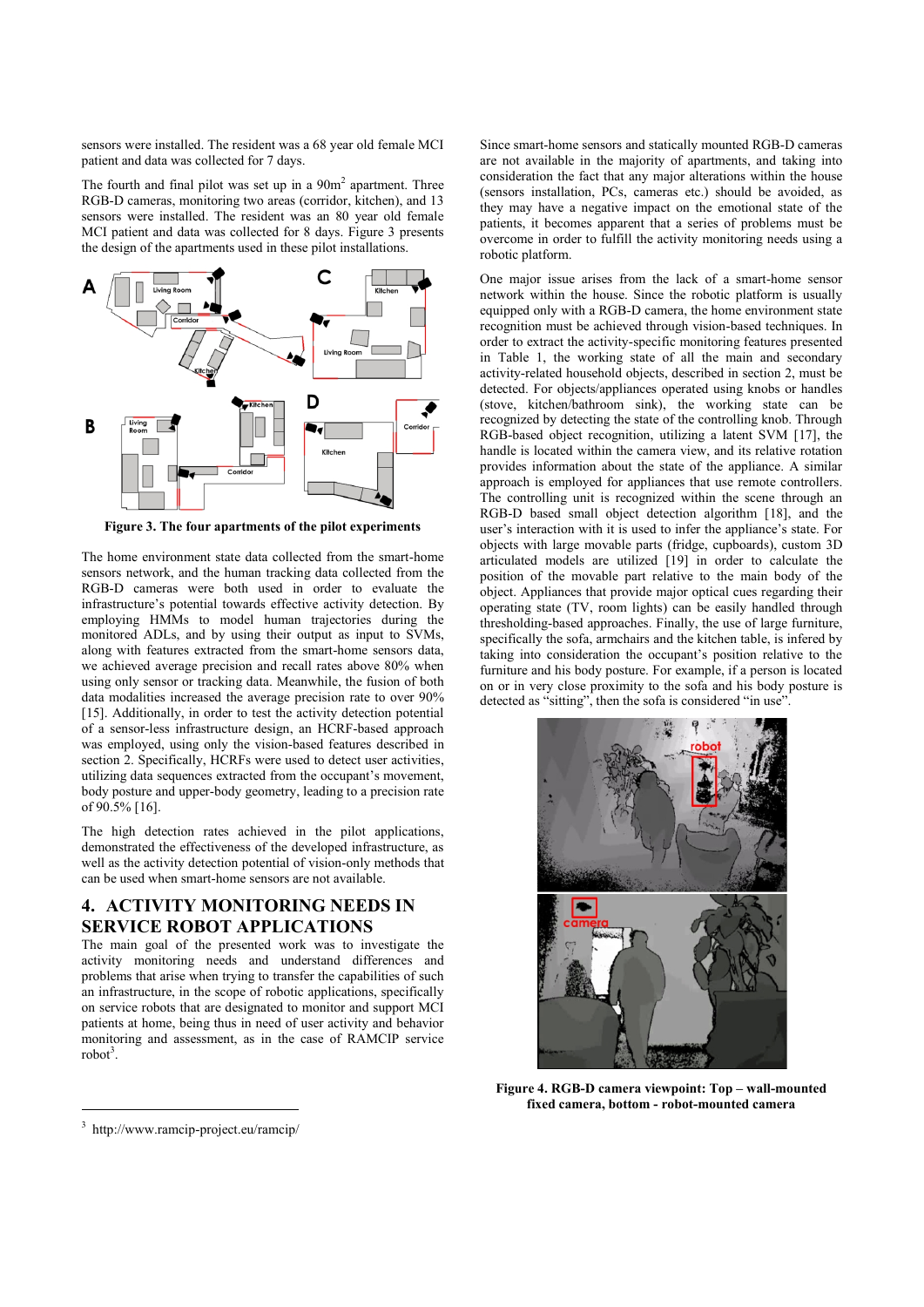Another challenging aspect of the adaptation of the monitoring infrastructure to a service robot application is the selection of a suitable viewpoint depending on the task in hand. In the infrastructure described in section 2, the RGB-D cameras were installed around the apartment, on relatively high positions, ensuring the coverage of all the monitoring areas, while also minimizing any potential occlusions due to obstacles in the camera FOV. On the other hand, the single, low-height camera viewpoint of a robotic platform (Figure 4), offers a limited partial view of the monitoring space, making it necessary to employ an autonomous navigation strategy in order to achieve optimal camera viewpoints during each task. Since the apartment set up and the areas relative to each activity are known beforehand, the robot is provided with a set of predetermined monitoring positions, called "parking positions", which offer the best possible field of view for each activity [20]. Similarly, a set of parking positions is provided for each activity-related household object (either the object itself or the surface that supports it, i.e. kitchen table, coffee table etc.), in order to maximize the object recognition accuracy. A list of the defined parking positions along with a short description is presented in Table 4, while a set of indicative parking positions for kitchen-related activities is presented in Figure 5.

#### **Table 4. Detailed list of parking positions within a typical apartment**

**AREAS**

| Living room                                   | Overall view of the sofa, armchairs, TV and<br>coffee table                                                   |  |
|-----------------------------------------------|---------------------------------------------------------------------------------------------------------------|--|
| Kitchen                                       | Overall view of stove, sink, kitchen table,<br>fridge and kitchen cupboards                                   |  |
| • SURFACES                                    |                                                                                                               |  |
| Kitchen table<br>Coffee table<br>Kitchen deck | Close up view of the surface in order to<br>recognize and interact with objects placed<br>on it               |  |
| • OBJECTS                                     |                                                                                                               |  |
| Fridge<br>Cupboards                           | Close up view of the object in order to<br>recognize the position of its movable part<br>and interact with it |  |
| <b>Stove</b><br>Sink<br>TV                    | Close up view of the object in order to<br>recognize its working state and change it if<br>necessary          |  |
| Sofa                                          | Close up view of the object in order to                                                                       |  |
| Armchairs                                     | interact with human using it                                                                                  |  |
| Light switches                                | Close up view of the switch in order to<br>interact with it                                                   |  |

Finally, in order to achieve efficient robot navigation within the house, when moving between parking spots or following the human, a detailed map of the apartment is utilized to generate an optimal trajectory between the start and end point [20]. Simultaneously, a local obstacle detector is used to alter the trajectory in real time, so as to avoid any obstacles not present in the map, while also updating the map with the newly discovered obstacles. Moreover, as it is very important to make sure that the robot will not obstruct the occupant when moving around the house or performing everyday tasks, the trajectory planner takes into consideration the position and movement pattern of the human, and further alters the generated trajectory, ensuring that the robot will not violate the human's personal space, unless explicitly asked to do so (i.e. hand over an object).



**Figure 5. Indicative parking positions: A - Parking position for cooking monitoring, B1,2 – Parking positions for detection of objects on the kitchen table**

The techniques described above offer feasible solutions to the challenges presented by a vision-only mobile platform design. However, they also pose an important problem that has to be tackled: Vision-based identification algorithms tend to be computationally intensive, as the identification process usually includes the point-by-point comparison of the viewed object with a large database of similar objects, leading to longer execution times and higher energy consumption, two features that are incompatible with an autonomous and responsive robotic platform design. In order to overcome these obstacles, a hierarchical approach is used towards the execution of the various vision algorithms. Tasks with lower processing needs, such as robot navigation and human localization, are given a high priority and are executed continuously. On the other hand, computationally intensive algorithms, which usually include the initial object identification tasks, are given a lower priority and are executed on demand, when deemed necessary depending on the task in hand. It becomes clear that a tradeoff between accuracy and processing speed is unavoidable, making it necessary to find a balance between these two aspects in order to fulfil the activity monitoring requirements.

## **5. INFRASTRUCTURE ACCEPTANCE**

The seniors that participated in the pilot experiments showed, in general, a positive attitude towards the installation of the infrastructure in their residences, as they comprehended that it was a tool aiming to improve their quality of life. Before the equipment setup, each participant was given a thorough briefing on the experiment's goals and the installation process. Focus was given on the voluntary nature of the experiments, and it was clearly stated that the participants could forfeit the experiments at any time without any implications. A short live demonstration of both the depth cameras and the smart home sensors was also given, pointing out to the privacy-preserving nature of the data collected. These features, along with the inclusion of non monitored private areas, such as the bedroom and bathroom, helped to overcome any hesitations that the participants may initially have had, leading to a high acceptance level of the infrastructure, as we did not receive any requests for equipment removal or monitoring interruption during the pilot experiments. However, some of the participants noted that they were hesitant to have guests during the experiments, as they were afraid that the presence of the monitoring equipment and their participation, in general, in a mental health-related experiment could create misconceptions about their mental health in their social circle.

Following the conclusion of the monitoring experiments, the participants were also introduced to an initial simplified version of a monitoring service robot (Figure 6) within their houses, and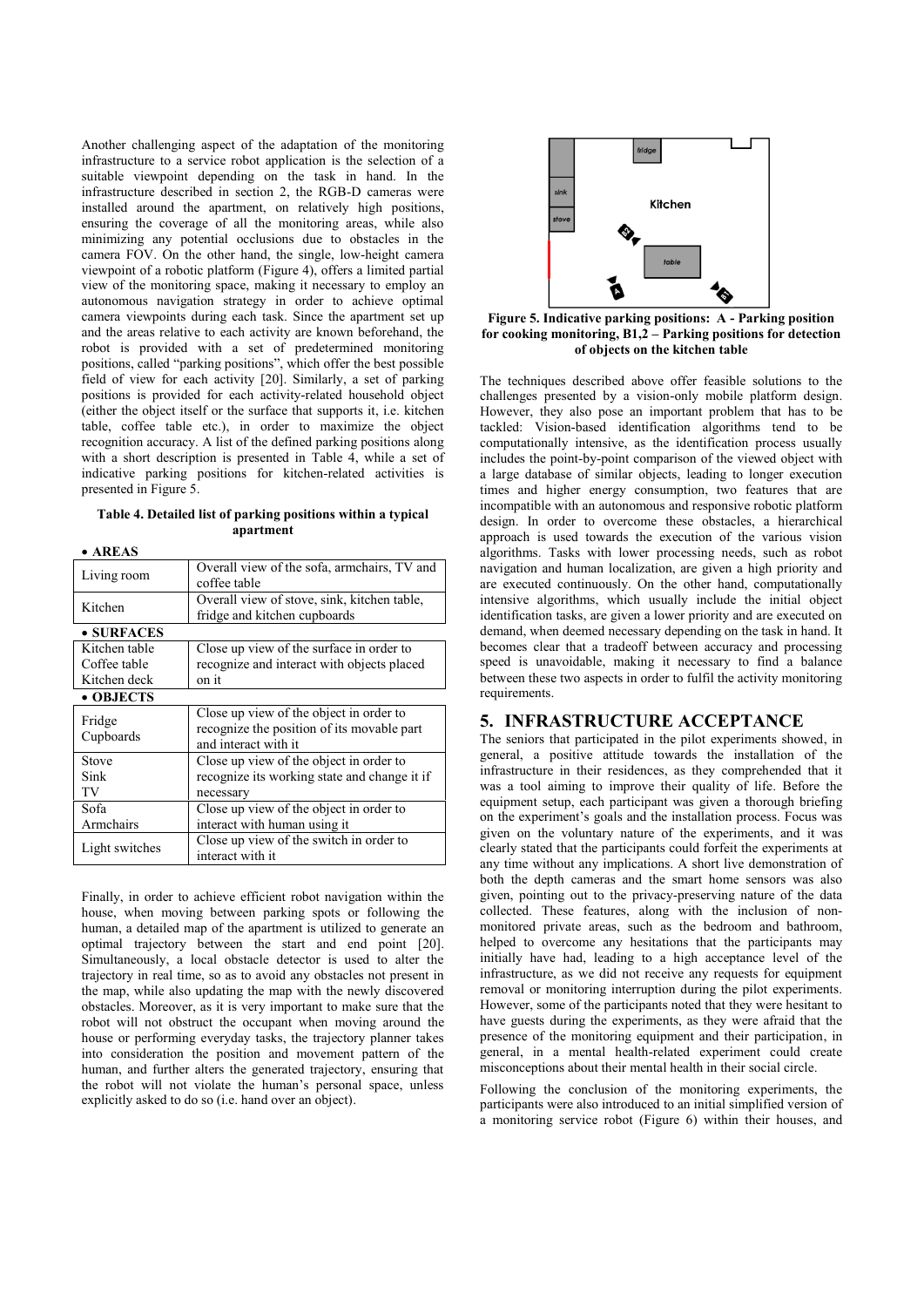were asked to execute a few predetermined short activity-related scenarios while being monitored by it. The robot was radio controlled by a human operator and would move and interact with its environment in a manner similar to the autonomous navigation scheme described in section 4. The goal was to capture the initial reactions of the elderly towards the robotic platform and integrate their feedback in the robot design process. The small robotic platform was generally well received by the participants. Its small size and responsive nature gave the impression of a smart gadgetlike assistant, rather than a surveillance system, which all the participants agreed they would feel comfortable to have in their house, whether they were alone or had guests.



**Figure 6. Initial version of the service robot used for demonstration**

## **6. CONCLUSIONS**

In this paper, an adaptive living lab infrastructure design was presented. The main goal of this work was to evaluate the infrastructure's efficiency in the scope of domestic behavior monitoring, while simultaneously addressing the technical issues that arise when trying to adapt the sensor/camera-based design to the constraints of a vision-only based robotic service platform. The experimental results presented in section 3 validate the activity detection effectiveness of the proposed infrastructure. Moreover, the computer vision techniques described in section 4 offer robust solutions to the limitations presented by the robotic platform design, enhancing the feasibility of such a design in the scope of activity detection and behavior monitoring. The next steps include the implementation and experimental evaluation of the robot service application, in order to test and further improve the proposed approach, as well as examine the hardware processing limitations in various environments.

## **7. ACKNOWLEDGEMENTS**

This work has been supported by the EU Horizon 2020 funded project "Robotic Assistant for MCI Patients at home (RAMCIP)" under the grant agreement no. 643433.

## **8. REFERENCES**

- [1] Ahn, I. S., Kim, J. H., Kim, S., Chung, J. W., Kim, H., Kang, H. S., et al. 2009. Impairment of instrumental activities of daily living in patients with mild cognitive impairment. *Psychiatry Investig.* 6, 3 (Sep. 2009), 180-184. DOI= http://dx.doi.org/10.4306/pi.2009.6.3.180
- [2] Wadley, V. G., Okonkwo, O., Crowe, M., and Ross- Meadows, L. A. 2008. Mild cognitive impairment and everyday function: evidence of reduced speed in performing instrumental activities of daily living. *Am. J. Geriatr.*

*Psychiatry*, 16, 5 (May 2008), 416-424. DOI= http://dx.doi.org/10.1097/01.JGP.0000310780.04465.13

- [3] Tapia, E. M., Intille, S. S., and Larson, K. 2004. Activity recognition in the home using simple and ubiquitous sensors. *Pervasive Computing,* 3001, 158-175.
- [4] Kasteren, T. and Krose, B. 2007. Bayesian activity recognition in residence for elders. In *Proceedings of the 3rd IET International Conference on Intelligent Environments* (Ulm, Germany, September 24-25 2007). IE '07. IET, 209- 212. DOI= http://dx.doi.org/10.1049/cp:20070370
- [5] Medjahed, H., Istrate, D., Boudy, J., and Dorizzi, B. 2009. Human activities of daily living recognition using fuzzy logic for elderly home monitoring. In *Proceedings of the IEEE International Conference on Fuzzy Systems* (ICC Jeju, Jeju Island, Korea, August 20-24 2009). FUZZ-IEEE 2009. IEEE, 2001-2006. DOI= http://dx.doi.org/10.1109/FUZZY.2009.5277257
- [6] Liming, C., Hoey, J., Nugent, C. D., Cook, D. J., and Zhiwen, Y. 2012. Sensor-Based Activity Recognition. *IEEE Transactions on Systems, Man, and Cybernetics, Part C: Applications and Reviews*, 42, 6 (Nov. 2012), 790-808. DOI= http://dx.doi.org/10.1109/TSMCC.2012.2198883
- [7] Le, X. H. B., Di Mascolo, M., Gouin, A., and Noury, N. 2008. Health smart home for elders - a tool for automatic recognition of activities of daily living. In *Proceedings of the 30th Annual International Conference of the IEEE Engineering in Medicine and Biology Society* (Vancouver, Canada, August 21-24 2008). EMBS 2008. IEEE, 3316- 3319. DOI= http://dx.doi.org/10.1109/IEMBS.2008.4649914
- [8] Duong, T., Phung, D., Bui, H., and Venkatesh, S. 2009. Efficient duration and hierarchical modeling for human activity recognition. *Artificial Intelligence*, 173, 78 (May 2009), 830-856. DOI= http://dx.doi.org/10.1016/j.artint.2008.12.005
- [9] Park, S.and Kautz, H. 2008. Hierarchical recognition of activities of daily living using multiscale, multi-perspective vision and rfid. In *Proceedings of the 4th IET International Conference on Intelligent Environments* (Seattle, USA, July 21-22 2008). IE '08. IET, 1-4. DOI= http://dx.doi.org/10.1049/cp:20081157
- [10] Cheng, Z., Qin, L., Ye, Y., Huang, Q., and Tian, Q. 2012. Human daily action analysis with multi-view and color-depth data. In *Computer Vision-ECCV 2012. Workshops and Demonstration,* 7584, 52-61. DOI= http://dx.doi.org/10.1007/978-3-642-33868-7\_6
- [11] Zhao, Y., Liu, Z., Yang, L., and Cheng, H. 2012. Combining rgb and depth map features for human activity recognition. In *Proceedings of the Asia-Pacific Signal and Information Processing Association Annual Summit and Conference* (Hollywood, USA, December 3-6 2012). APSIPA ASC 2012. IEEE, 3-6.
- [12] Zhang, H., Parker, L. 2011. 4-dimensional local spatiotemporal features for human activity recognition. In *Proceedings of the IEEE/RSJ International Conference on Intelligent Robots and Systems* (San Francisco, USA, September 25-30 2011). IROS 2011. IEEE, 2044-2049. DOI= http://dx.doi.org/10.1109/IROS.2011.6094489
- [13] Lawton M.P and Brody E.M. 1969. Assessment of older people: self-maintaining and instrumental activities of daily